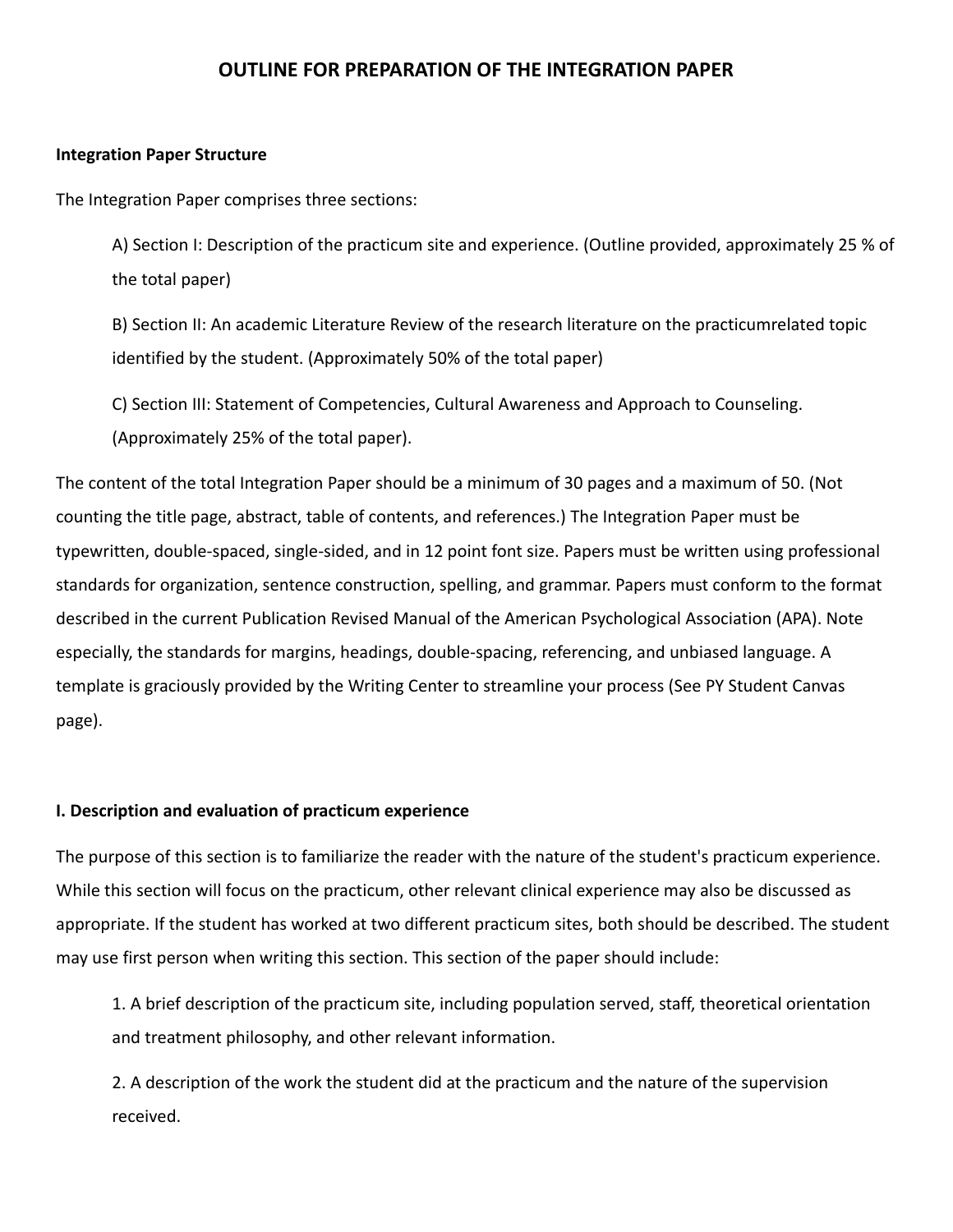3. A critical evaluation of the practicum site and the practicum itself. The practicum site is evaluated as to whether the agency is successful in meeting its goals and its success as a learning/training experience. Consider both strengths and weaknesses of the agency. The site does not receive a copy of the integration paper unless the student chooses to provide the paper to the agency.

4. A discussion of ethical/professional issues arising during the practicum experience. In reflecting on the ethical issues encountered at practicum, students should discuss the Minnesota Rules of Conduct and whether any of the ethical issues discussed in the paper address the Rules of Conduct. Students should also discuss the ethical issues by relating them to either the Ethical Codes of the ACA or APA. Finally, students should write how the ethical issues were resolved on site and if they would address the issues similarly or differently in the future.

### **II. Literature review**

The purpose of this section is to demonstrate the student's ability to relate current research and theory to a specific aspect of the practicum work. The student should not use first person in this section of the paper, as indicated by APA style. This section of the paper will focus on a literature review as described in the following guidelines:

1. The review should focus on a specific aspect of the practicum experience (e.g., work with a specific population, treatment of a particular diagnostic category, the use of a particular technique of therapy, or the implementation of a particular theoretical model). The topic must be related to the practicum experience.

2. Carefully select a topic that is neither too broad nor too narrow. The advisor will assist the student in defining a suitable topic.

3. The review should cover current research and theory about the topic, generally emphasizing the past five years, but not omitting pertinent classic studies. Most references should be from recent professional journal articles and original sources. Excessive numbers of references from textbooks, self-help books, and the popular literature should be avoided. It is permissible to reference workshops, conferences, and other unpublished sources. For examples of published literature reviews see the Annual Review of Psychology or Psychological Bulletin. A minimum of 25 references is required.

4. As appropriate, the literature review should discuss the topic from a variety of theoretical perspectives. Important controversies about etiology and treatment approaches should be presented. Methodological issues relating to empirical research on the topic should usually also be addressed.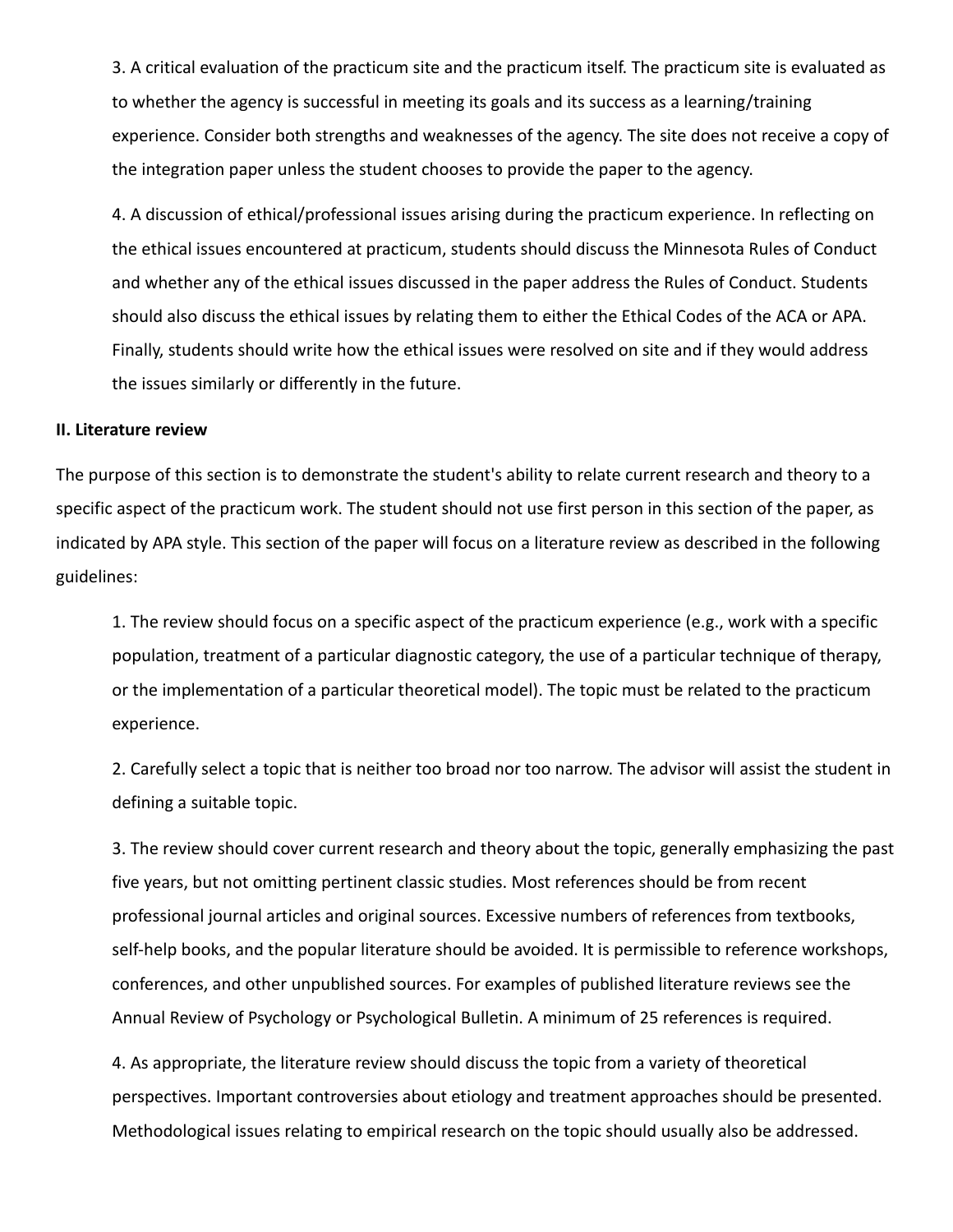5. The student is responsible for evaluating and drawing conclusions about the research and theory presented.

6. The student may discuss how the material reviewed in the literature relates to his/her clinical experience. It is appropriate to illustrate and evaluate studies with examples from the practicum work.

7. All sources cited in the text must be included in the reference list. The reference list must include only sources cited in the text.

# **III. Statement of competencies and approach to counseling**

This section should be a description of the writer as a counselor and prospective practitioner. The student may use first person when writing this section. The section includes:

1. Competencies: A clear statement of areas of the student's competence in terms of client populations and diagnoses, counseling techniques, and other areas of clinical practice. Support statements of competence with a brief description of training and supervised experience in each area. It is appropriate to make distinctions in terms of degrees of competence in different areas (e.g., competent to work with minimal supervision, competent to work with extensive supervision, etc.). A specific plan for ongoing professional supervision and consultation should be included.

2. Cultural Awareness: The student should include a section describing their understanding and awareness of issues of diversity in the field of counseling psychology. Students should describe their understanding in the context of their own heritage and cultural biases. It is expected that students will integrate their academic knowledge with their personal experiences and reflections to discuss how the culture of the counselor and the client may influence counseling interactions and processes.

3. Theoretical Orientation: An articulation of the student's theoretical approach to counseling and psychotherapy. Reference "standard" approaches as appropriate (e.g., family systems, feminist, cognitive, etc.). This section should provide a rationale for the selection of specific interventions, and should explain what guides therapy. Note that this section does not require an extensive general overview of a "theory of personality." Examples from clinical experience are particularly appropriate in this section.

4. Strengths and Weaknesses: A brief statement of the student's strengths and needs for development in the areas of counseling and related work.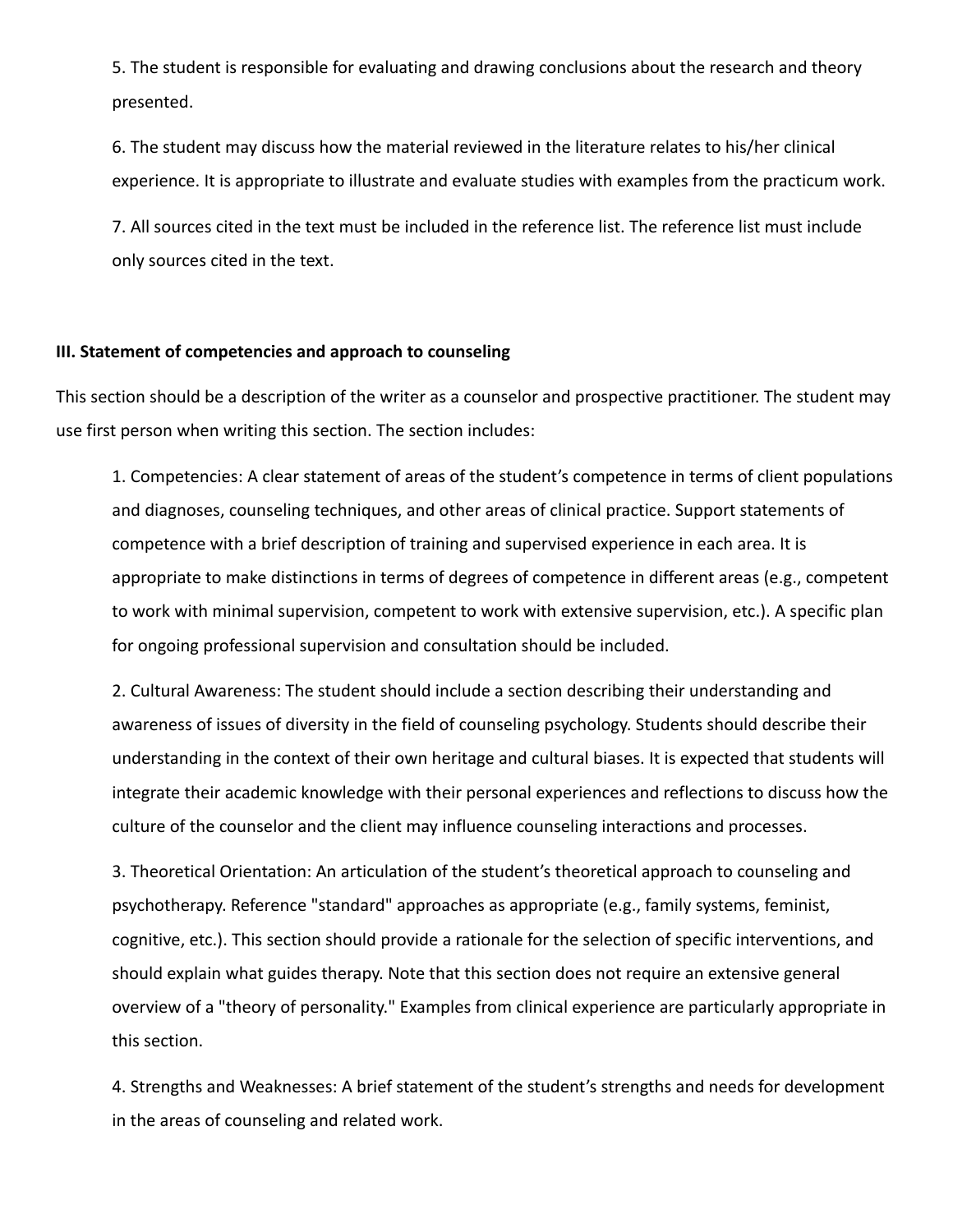5. Professional Development: A discussion of needs for professional development and plans for the future. Students should consider and write about their future professional goals and the steps needed to fulfill them. A timeline may be included if appropriate.

6. A current resume should be included following the references.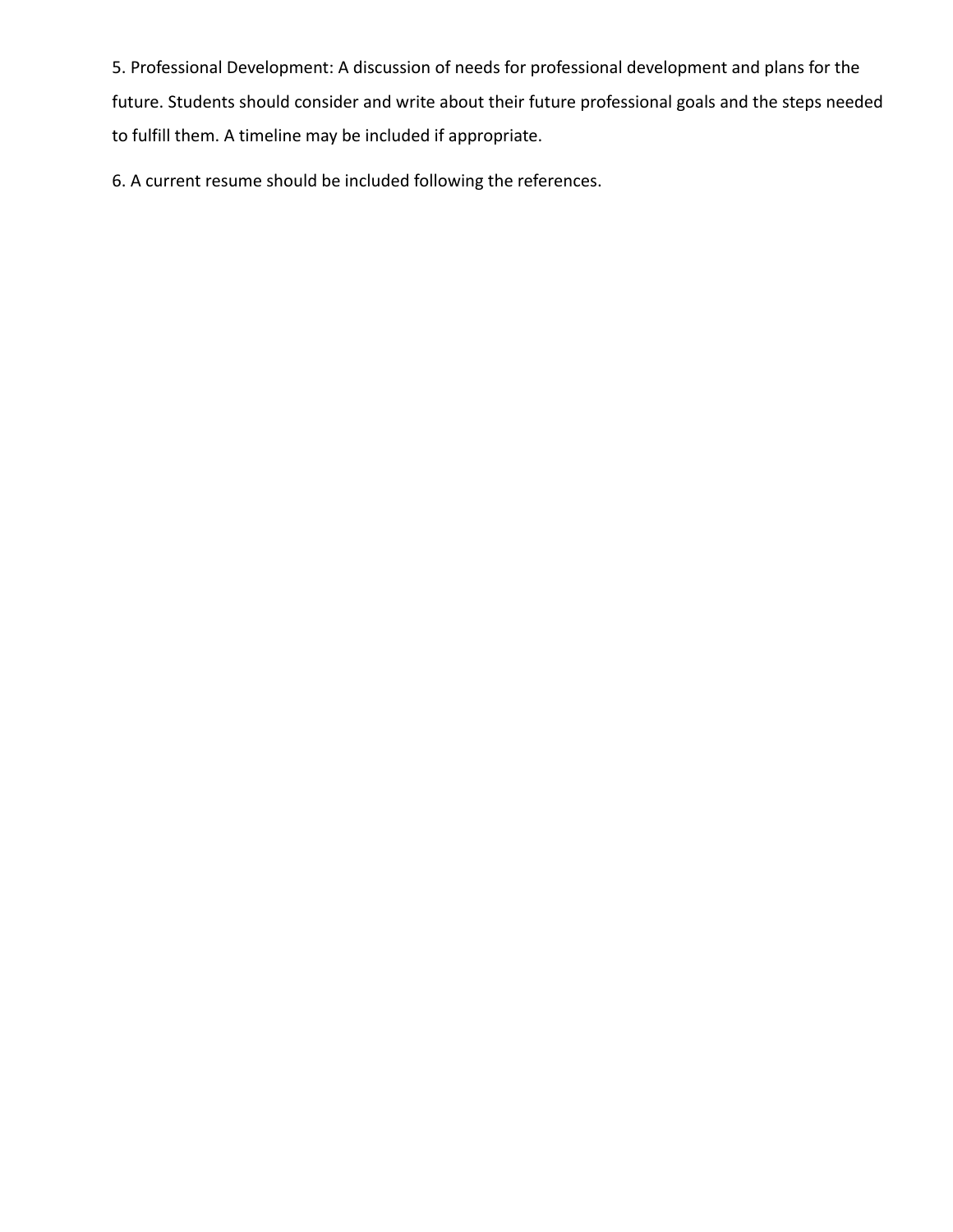# **INTEGRATION PAPER CHECKLIST**

#### **I. Description and Evaluation of Practicum Site**

Includes brief description of site, services, staff, client population \_\_\_\_\_ Describes student's role and nature of supervision \_\_\_\_\_ Includes critical evaluation of the practicum and experience (strengths & weaknesses) \_\_\_\_\_ Applies the Minnesota Rules of Conduct and American Counseling Association or American Psychological Association Codes of Ethics \_\_\_\_\_ Understands current ethical issues and common ethical dilemmas or violation \_\_\_\_\_ Assesses the congruence between personal norms and ethical principles \_\_\_\_\_

#### **II. Literature Review**

Focuses on specific aspect of clinical experience \_\_\_\_\_ Includes current thinking, research & theory \_\_\_\_\_ Majority of references are from recent professional journals and original resources \_\_\_\_ APA - current edition of APA format is observed (margins, font size, referencing, unbiased language) \_\_\_\_\_ Important controversies or differing perspectives are presented \_\_\_\_\_ Critical evaluation of research is present Student illustrates literature with personal clinical examples \_\_\_\_\_ Understands the fundamentals of research \_\_\_\_\_ Integrates psychological research into practice \_\_\_\_\_ Frames vital questions clearly **with the state** Evaluates relevant information and its sources \_\_\_\_\_ Demonstrates respectful engagement of others' ideas, behaviors, and beliefs \_\_\_\_\_ Applies diverse frames of reference to decisions and actions \_\_\_\_\_ Resolves issues based on evidence weighed against relevant criteria \_\_\_\_\_

### **III. Statement of Competencies and Approach to Counseling**

Provides statement of competence (populations, diagnostic categories, techniques)

Describes training & supervision in each area of competence \_\_\_\_\_\_

Distinctions present in degrees of competence (in terms of supervision required) \_\_\_\_\_